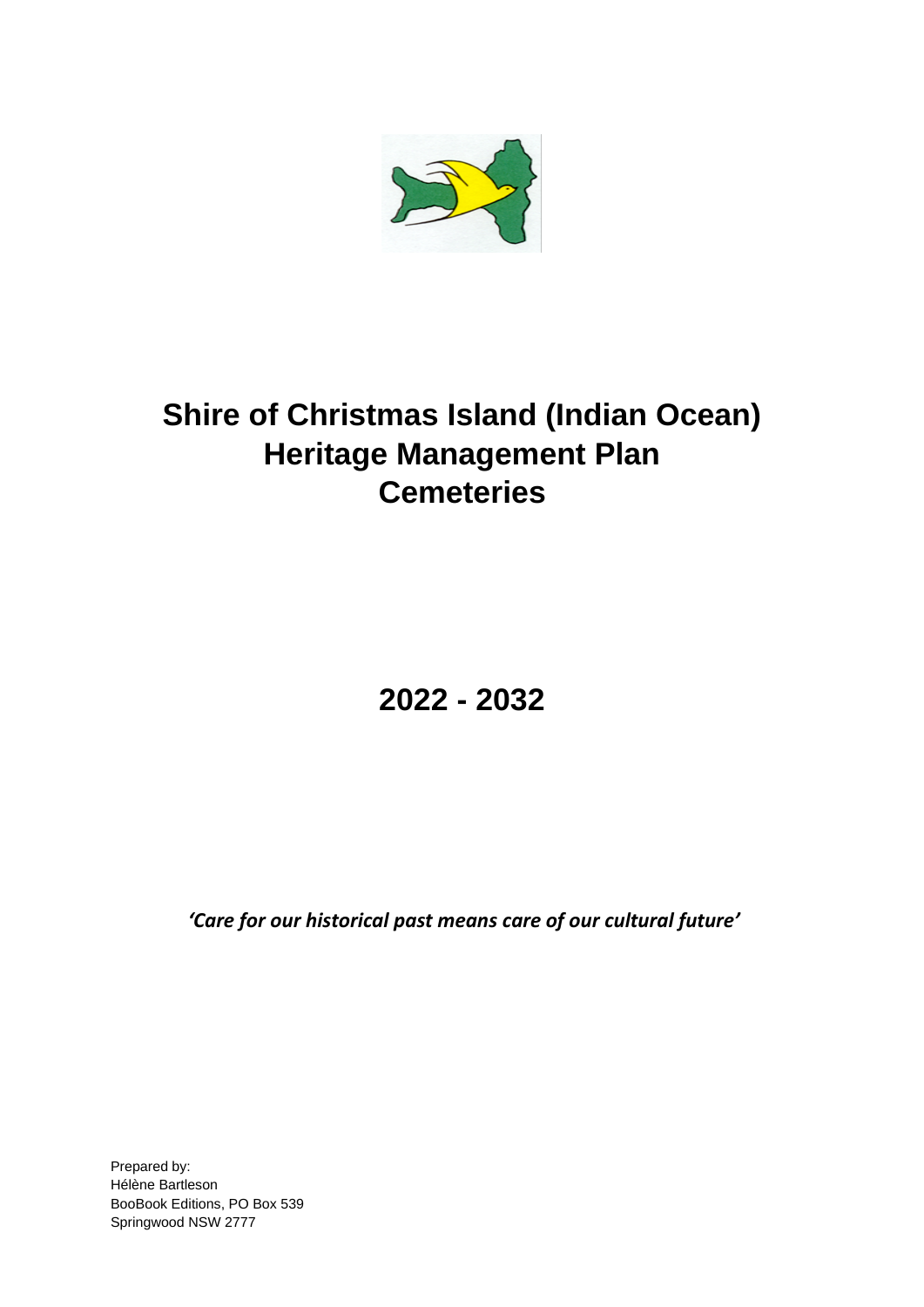# **Contents**

|                                                   | Page 3  |
|---------------------------------------------------|---------|
|                                                   | Page 3  |
| Heritage Management Plan - Cemeteries 2022 - 2032 | Page 5  |
| Cemeteries Survey updated Maps                    | Page 6  |
|                                                   | Page 6  |
|                                                   | Page 7  |
| Administration System and Software                | Page 7  |
| Cemetery Plots and Ashes Spaces                   | Page 7  |
| Plot and Ashes Spaces - Allocation Options        | Page 8  |
| Eligibility for Burial on Christmas Island        | Page 8  |
| Headstones, Altars and Statuary                   | Page 9  |
|                                                   | Page 9  |
|                                                   | Page 9  |
| Restorations, Cleaning, Repairs and Removals      | Page 9  |
|                                                   | Page 9  |
|                                                   | Page 10 |
|                                                   | Page 10 |
|                                                   | Page 10 |
|                                                   | Page 10 |
|                                                   | Page 10 |
|                                                   | Page 11 |
|                                                   |         |

Attachment: Implementation Schedule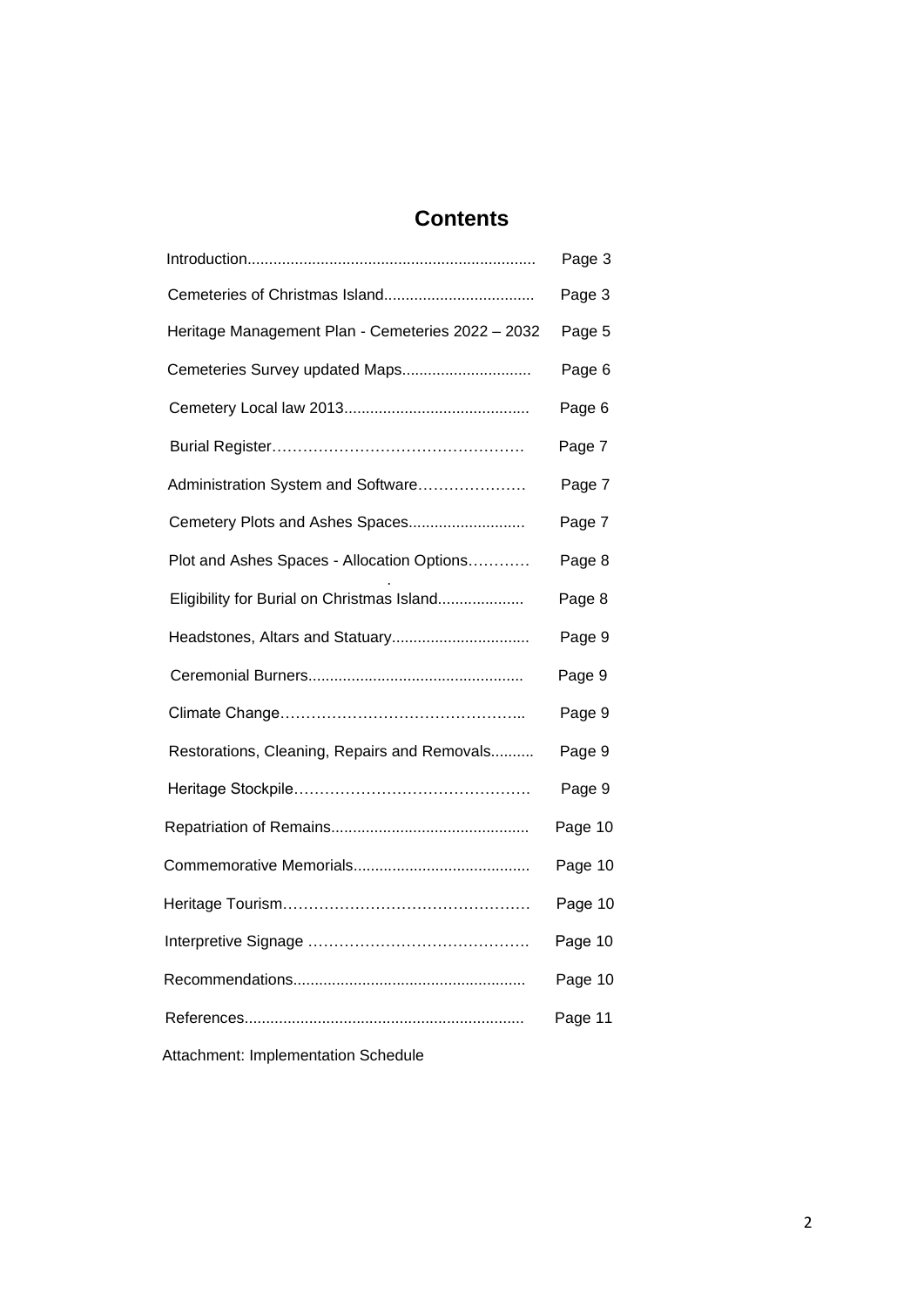# **Shire of Christmas Island Heritage Management Plan** - **Cemeteries**

# **1. Introduction**

In the past decade, as world populations continue to grow, the pressures on land use increase. One of the most complex and sensitive issues associated with this is the treatment of the deceased. For more and more countries, the limited availability of land has meant significant changes to laws governing burials and cremation. As a consequence, some traditional funeral rites and associated religious/cultural practices have had to change, and others have disappeared completely.

While this has been particularly evident in the heavily populated countries of south-east Asia, Australia has not been immune from these challenges. For example, South Australia has had limited tenure rights on grave sites for more than 70 years and Western Australia has limited its initial burial rights to 25 years since 1986. Across all Australian mainland states and territories, Shire Councils are generally responsible for the development and administration of cemetery management plans, using the guidelines provided under state Cemeteries Acts. These guidelines include specific sections relating to both heritage-listed cemeteries and provisions for the religious and cultural needs of groups within the community.

## **Christmas Island (Indian Ocean)**

In 1958, when Christmas Island became a Commonwealth Territory of Australia, the appointed Administrator assumed responsibility for the management of its cemeteries. By the early1970's, a report<sup>1</sup> was released to address concerns about the availability of sufficient suitable cemetery land to meet the future needs of the community, but little changed. In 1992, when the Shire of Christmas Island was established, the federal government issued a delegation of management responsibility for cemeteries in an external territory, so that the Shire could assume this role under the WA Cemeteries Act 1986<sup>2</sup>. More than 50 years later, key issues and recommendations from the 1970's report remain relevant. Three factors continue to have a significant bearing on the management of Christmas Island's cemeteries for the decade 2022 – 2032

- i. The recognition of the high heritage value of the cemeteries
- ii. The consequences of a lack of whole of Island approach to heritage management planning
- iii. A governance system where one tier has the responsibility to manage and the other whose heritage assets they are, provides no guaranteed long-term funding for their care and preservation.

# **2. Cemeteries of Christmas Island**

There are five cemeteries on Christmas Island. Two are closed and sections of the other three are still in use. All are heritage listed for their historical, religious and cultural values, as they contain significant graves, headstones and masonry whose interpretation is in many ways, unique to Christmas Island. Together with the closed cemeteries, they have become a kind of sepulchral museum for examples of cultural and religious traditions which the island's isolation has helped to preserve but which no longer exist in those parts of South-East Asia where they originated.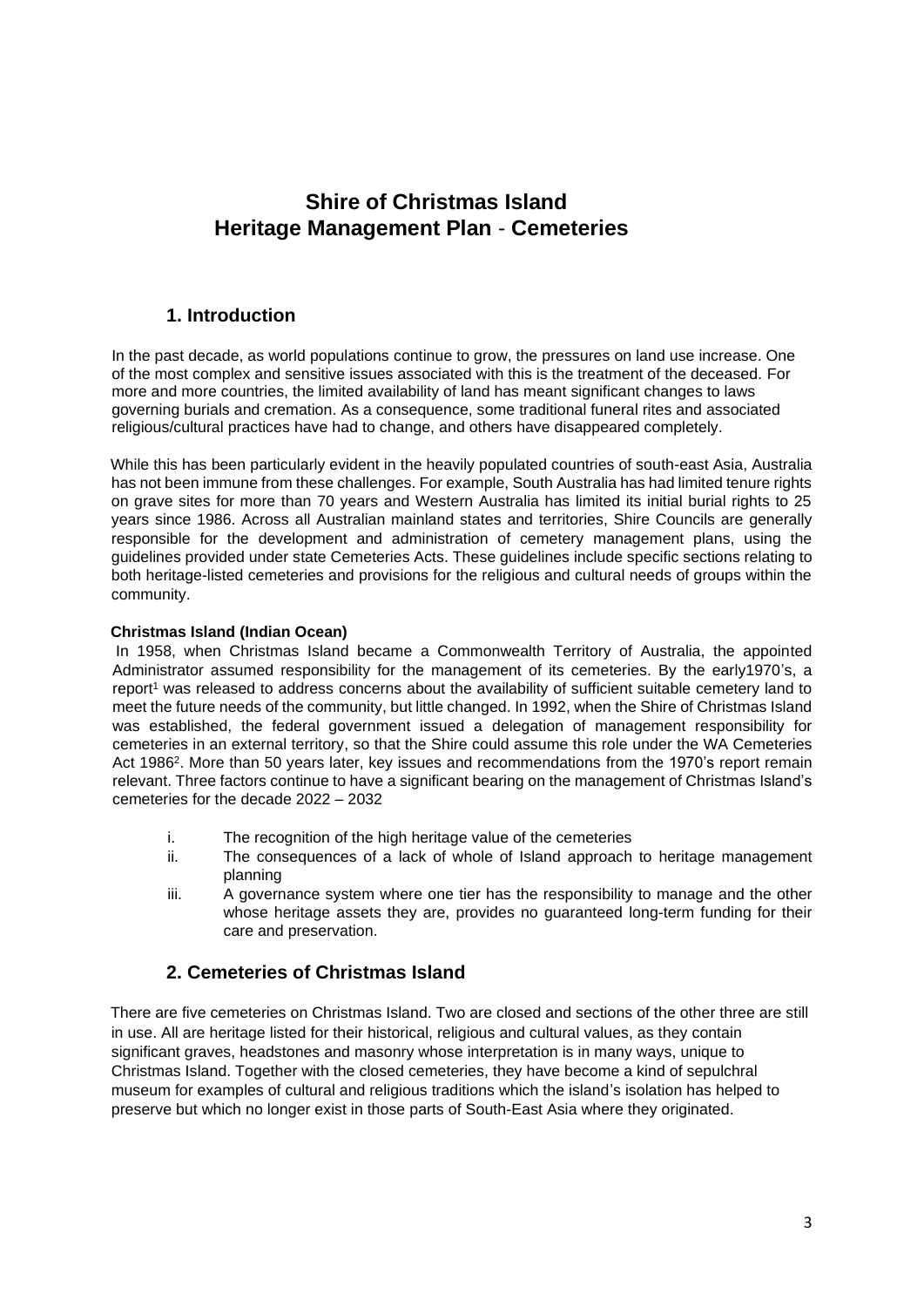In heritage-listed cemeteries elsewhere, the criteria for granting heritage status to individual graves may vary quite significantly from Christmas Island. Here, the cemeteries are heritage-listed precisely because the island's first hundred years of settlement, a story of harsh work and weather conditions combined with extreme geographical isolation and enforced familial separation, is writ large on every grave. It is only in the last 30 years that current norms of family obligation for grave care could realistically apply, and even then, there are notable exceptions.

Christmas Island's cemeteries are the story of its people, their triumphs and tragedies, endurance and achievements since the first permanent settlement in 1898. Today, it is their cemeteries that the community most readily associates with their strong sense of connection, identity and belonging,

## **i. Closed Cemeteries**

The **Old European Cemetery** is on a rocky lower slope of the escarpment, adjacent to the old Christmas Island Club in Settlement. This small cemetery contains a number of significant graves, including that of Dr. Sara Robertson, with its Victorian style 'broken column' marble headstone, and the memorial plaque to the unknown sailor from the HMAS Sydney whose remains after more than 60 years on Christmas Island, were exhumed in 2006 for re-interment in the military section of Geraldton cemetery, Western Australia. There is currently no reference to his original grave or Christmas Island on the Geraldton HMAS Sydney memorial.

The **Cocos Malay Cemetery** is a closed section of the Islamic Cemetery on the lower side of Waterfall Road outside Settlement. This cemetery and the restored accommodation buildings of the Cocos Padang in Settlement are the only remaining physical evidence of the Cocos Malay workers' re-location to Christmas Island and their unique contribution to its history and heritage.

The **Old Chinese Cemetery, Phosphate Hill**, is close to the site of the island's first quarry**.** Although closed for burials since 1914, it still features prominently in the spiritual and cultural life of the community. It also has strong cultural, spiritual and historical connections to the Settlement Chinese cemetery, with both cemeteries located and laid out on sites chosen by the Hungmen Brotherhood, using the traditional Taoist feng shui principles of the ancient Book of Burial<sup>3</sup>.

On Phosphate Hill, a roadside Direction Stone in characters describes the steep zigzagging path down to the cemetery, set high on a cliff, with the site's configuration of mountain and water creating its beautiful symbolic Bridge to Heaven. In this context, 'Heaven' was a reference to the deceased workers' spiritual home, the Heavenly Kingdom, an old name for China, where it was the wish of every Chinese, to be buried with their ancestors<sup>4</sup>.

#### **ii. Open cemeteries**

Culturally based traditions for the treatment of the dead are closely adhered to on Christmas Island. The Islamic community does not cremate, and the Christian preference here is for interment or ashes placement in existing graves where possible. In the past decade, only three spaces have been used in the Ashes Memorial Garden. The Chinese believe that '*Burial returns qi to the bones, which is the*  way the living are endowed<sup>3</sup>. Consequently, they cling strongly to the burial sites of their ancestors, their traditional Taoist funeral rites and burial rituals, including feng shui practices and armchair /turtleback grave design. When options for a columbarium were first discussed on Christmas Island, it was irrelevant to the Muslim community, the Christians opted for an Ashes Garden compromise and the Chinese considered the columbarium alternative absolute anathema. These views were reflected in both the 2009 Heritage Cemeteries Plan and the 2013 update of the island's Cemetery Local Law<sup>5</sup>. Community consultations for this updated Heritage Cemeteries Management Plan 2022-2032 indicate their views remain unchanged.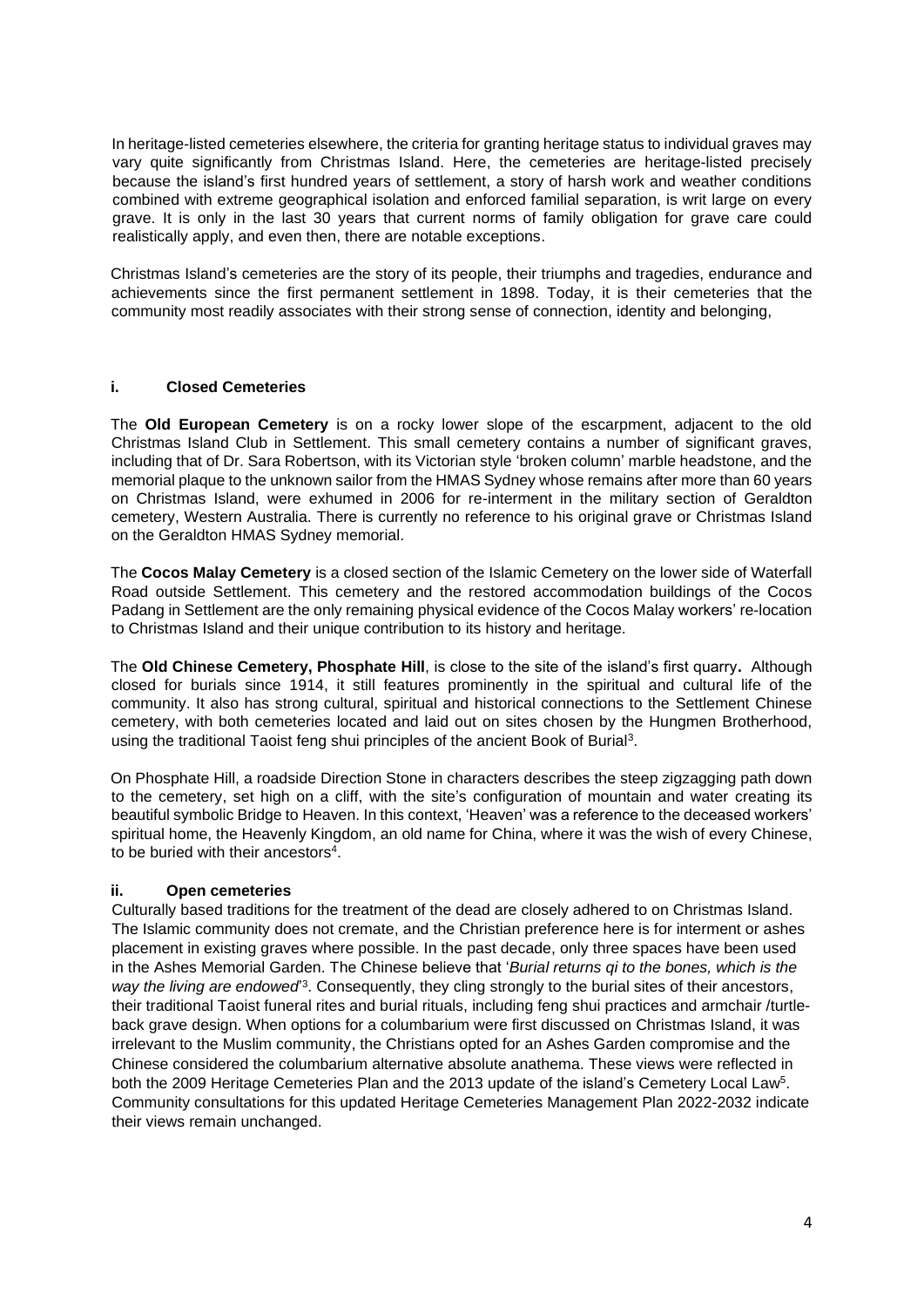The **Christian Cemetery** on Waterfall Road Settlement was opened in 1950 immediately following the closure of the Old European Cemetery. The number of children buried here in the earliest post-World War II years, speaks to the island's isolation and limited health facilities. There are now six memorials on the island to World War II servicemen who died on active duty, and two graves of decorated veterans, one from each of the world wars, but no Military Cemetery, either British or Australian to honour them.

**The Islamic Cemetery** is on the seaward side of Waterfall Road opposite the larger of the Chinese cemeteries. Its simple, unobtrusive graves face Mecca, but according to tradition, many do not include names of the deceased. With no early burial records available, and limited oral history, it is not always possible to identify who is in the oldest graves with their uninscribed, eroded wooden or stone mesan (markers) that have often been covered by years of soil washdown. Recognising the consequences of this, the stone markers on more recent graves may in certain circumstances include the deceased's name and dates of birth and/or death in English and/or Jawi script. When old graves are located, the community is notified and the graves are culturally mapped, with GPS location data recorded on survey updates.

The **Chinese Cemetery** in Settlement was established at approximately the same time as the Phosphate Hill Cemetery, from the time of the first deaths in each location. A September 1900 report<sup>6</sup> confirms it as an already established cemetery, and it was recorded on an Askey map of Settlement dated January 1st1901. It is located and its graves laid out according to the Book of Burial requirements '*Where earth is high and water deep, where vegetation flourishes<sup>3</sup>…'* along Waterfall Road between the base of the jungle-covered escarpment and the ocean. The graves, with their traditional feng shui configurations, are on the higher ground, facing the sea and the cemetery's Bridge to Heaven. Since there are no formed pathways within the burial precinct of traditional feng shui-ed Taoist cemeteries, the later conversion of the original cemetery track into a formed road, has somewhat compromised the cemetery's feng shui values.

## **iii. Cemetery Extensions**

The number of plot reservations in each of the open cemeteries is low, but a gradual rise in burial numbers in the past decade due largely to the island's ageing population, has accelerated planning to meet future needs. Following community consultations, and initial surveying in 2013, the Shire has begun the lengthy process of registering the proposed extensions.

The **Christian Cemetery** extension is the area at the front of the existing cemetery, from outside the existing walls to Gaze Road, with the entrance driveway aligned to the gates. Proposed parking is adjacent to the cemetery extension, at the front of the Ashes Memorial Garden. An additional wide driveway from the rear of the Parking area provides access to the Garden for maintenance. Pedestrian access from Parking to the Cemetery is via gates in a low dividing fence.

The **Islamic Cemetery** extension is the area from the far side of the Old Cocos Malay Cemetery, beyond the cable marker. Parking at the far end of the Lot will be of similar unobtrusive type to the area adjacent to the existing Islamic Cemetery, so that it does not impact negatively on the feng shui values of the Chinese cemetery and burial sites opposite.

The **Chinese Cemetery** extension, Section N, is the area past the open curtilage setting around the Bennett Memorial, beyond the grave of Mr Khoo Bee Chye.

# **3. Heritage Management Plan - Cemeteries 2022 – 2032**

This Plan, to be read in conjunction with the Christmas Island *Cemetery Local Law 2013*, is prepared in the context of *Section 1 Introduction* and *Section 2 Cemeteries of Christmas Island*. It addresses heritage restoration, conservation management planning, ongoing maintenance and the burial needs of all five cemeteries, as well as the protection of their vistas and curtilage (settings) for the decade 2022 - 2032. It is underpinned by the principles of the *International Burra Charter 2013<sup>7</sup>* and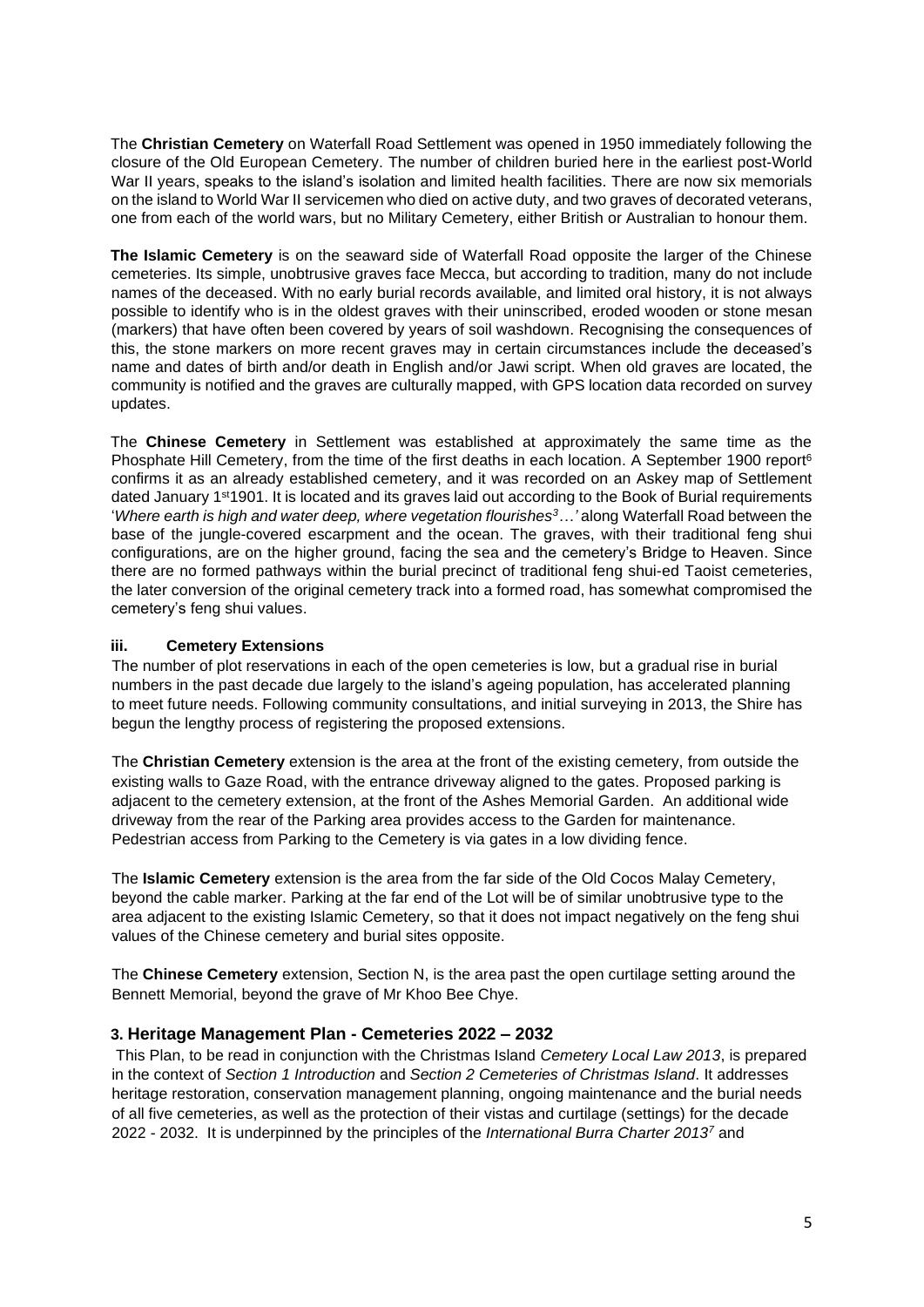recommendations of the comprehensive Commonwealth commissioned *Christmas Island Heritage Review, DCPs and Development Guidelines and Heritage Assessment Register*, Godden, McKay and Logan, November 1998<sup>8</sup> and the subsequent *Indian Ocean Territories -Heritage Inventory* Godden, McKay and Logan January 2009<sup>9</sup>. The Plan is also compliant with the relevant sections of the *Environment Protection and Biodiversity Conservation Act 1999<sup>10</sup>* (EPBC) relating to protection of endemic flora and fauna in the cemeteries. The Plan is designed for immediate implementation, with a review every five years, and a comprehensive implementation report produced annually. It will require a significant annual funding allocation from the Commonwealth to support its flexible, sequenced and prioritised 10-year Implementation Schedule which is informed by key elements of the Management Plan.

The Plan's now proven model for the management and preservation of heritage assets, could have further significant outcomes, if it were implemented as part of a Whole-of Island Heritage Management Plan, particularly in tandem with a spiritually and culturally linked Heritage Temples Management Plan. Unfortunately, neither of these Plans yet exist, despite multiple recommendations that they should. In the meantime, the Shire's cemeteries management model will have a key role in its Town Planning Schemes over the next decade, and by extension, have the potential to give shape and substance to heritage management under the Christmas Island Strategic Assessment, whatever the means chosen for its implementation.

#### **Conservation Management Plans (CMPs) and Funding Guarantees**

No matter what their scale or focus, heritage management plans are only as good as the long-term funding guarantee to support them. Proposed changes to the way heritage is managed on Christmas Island is a major undertaking. It will require a substantial injection of funds to support the development and implementation of Conservation Management Planning at all levels, from a Whole of Island Management Plan to focused Shire management of its Local Heritage Survey assets, and to private owners' management of their heritage listed property.

#### **Updated Cemeteries Survey Maps**

As a priority, each of the five cemeteries was re-surveyed in 2013, using a topographical map format with a transparent overlay showing the GPS location, aspect, headstone and marker-altar locations (where applicable), names (where known), and plot numbers of all existing/identifiable graves and ashes spaces. Vacant plots and ashes spaces were also documented. As data for additional burials and/or uncovered old graves is recorded, these survey maps can be updated, as part of a log of works by visiting surveyors, using the required cultural mapping format for loading to the Burial Register.

Such survey records of unique heritage cemeteries are themselves heritage documents of significant value. They have numerous practical applications in the short to medium term and multiple historical/ research applications in the long term. For cemetery management purposes, they provide an accurate basis for ongoing record-keeping and inform major works, such as the appropriate location/ installation of access ways within the feng shui tradition; the removal of asbestos as and when identified; addressing the problem of soil slippage in the Chinese and Islamic cemeteries; developing the landscaping, endemic and cultural planting schedules of all cemeteries; monitoring crab migration paths and endemic/endangered bird species' nesting sites in consultation with Parks Australia.

#### **Cemetery Local Law 2013**

Christmas Island's official Death Register<sup>12</sup>, dating from 1949 was the responsibility of the Commonwealth Island administration, which managed it on Christmas Island until it was transferred to the Registrar of Births, Deaths and Marriages Perth WA. There were, however, no official burial records on Christmas Island until the 2015 gazettal of Shire's first Cemetery Local Law 2013 which included the legal requirement for the provision of a Burial Register.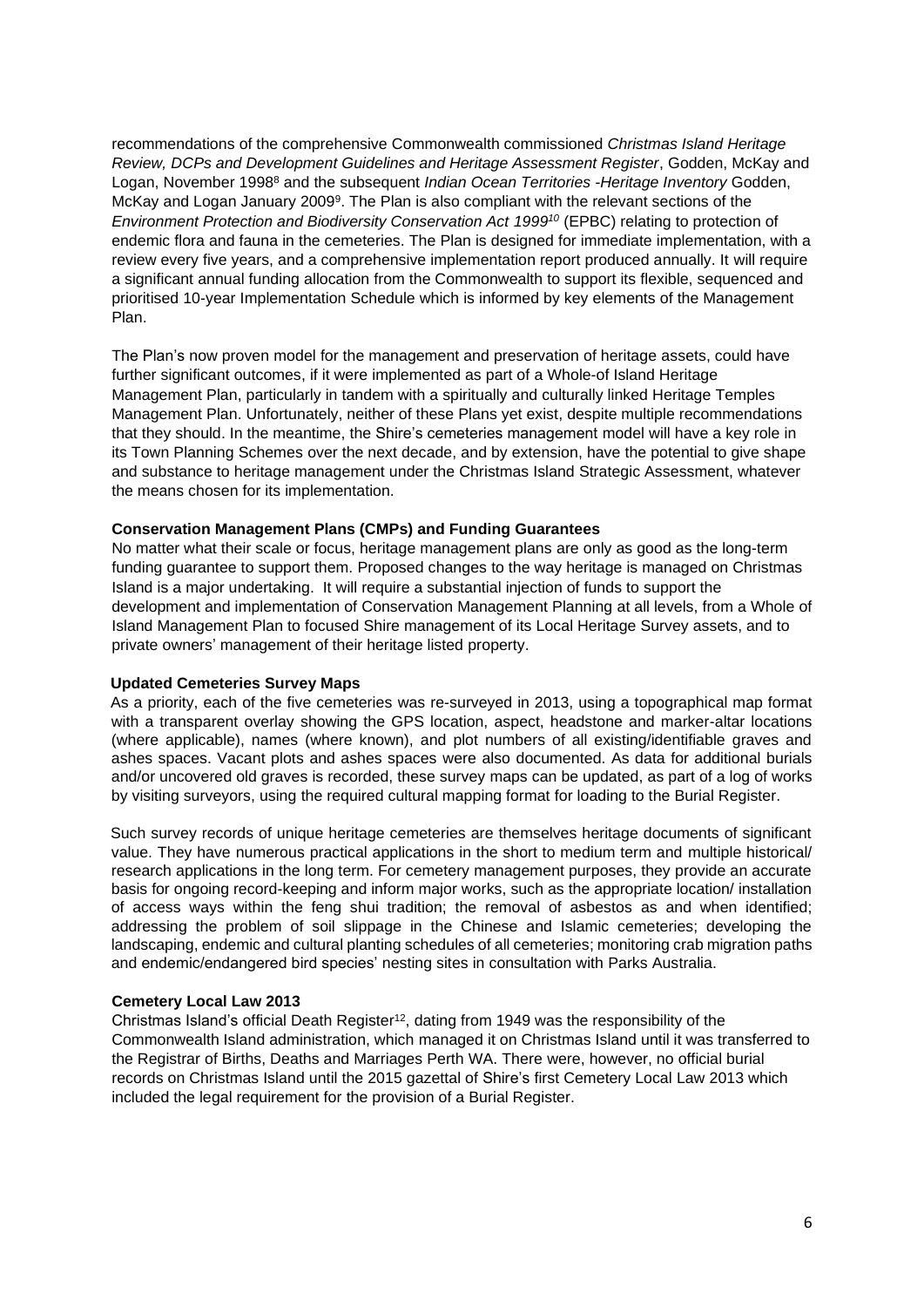The Cemetery Local Law also sets out requirements for a cemetery plot or ashes space, in order to maximise and effectively manage the number of suitable grave sites and ashes spaces available, to meet the anticipated increase in demand over the next decade. This has been calculated for the Cemeteries Management Plan using Christmas Island's population and burials data from previous years, combined with projected population numbers, age demographics<sup>11</sup> etc. It does not however, include the 25-year limited tenure provision which currently applies under the WA Cemeteries Act 1986.To ensure that its provisions remain up to date, the Cemetery Local Law should be reviewed every five years.

#### **Burial Register**

Data gathered during the Cemeteries Survey updates has formed the basis of a digital format Burial Register. It is a legal document, with its entry procedures monitored and associated hard-copy application forms filed. In addition to the entry of new burials, further information from validated sources about existing graves is progressively added. There is also provision for maintenance records, photos and historical data, where appropriate. Burial information of a general nature may be made available to the public on request but for legal and privacy reasons, direct access to the digital Register is limited.

#### **Administration System and Software**

Recent advice that the current Synergysoft Cemeteries package will not be supported beyond the next five years, provides the Shire with an opportunity to review its current Burial Register entry procedures and records management systems and to plan for staff training in the next generation of software, as soon as it becomes available. In the meantime, it is recommended that multiple staff (at least three) are provided with a refresher course in the use of the SynergySoft package, so that skilled personnel are always available, and that line management includes data entry monitoring with sign-off by the Records Manager prior to back-up.

#### **Cemetery Plots and Ashes Spaces**

The size of a plot is set at the standard measurements currently used. All grave surrounds, headstone or grave markers, statuary, offerings and Earth God altars must be contained within these dimensions.

A single plot will measure 245 cm long x 140 cm wide x 183 cm deep.

A double plot will measure 245 cm long x 140 cm wide x 245 cm deep.

A double plot is the same length and width as a single but is deeper to accommodate a second burial. This system, increasingly used in mainland cemeteries to conserve grave space, is known as vertical stacking. Rather than placing coffins side by side in two plots, they are placed horizontally one on top of the other, in a deeper single plot. Graves will be excavated from the existing natural ground level of the plot. The artificial raising of sites by such means as additions of soil or high based platforms, grave surrounds and canopies is not permitted, as it is not in keeping with the heritage status and cultural traditions of the cemeteries. Planting of trees and shrubs near graves is discouraged as their roots eventually cause significant damage through subsidence, buckling and cracking of masonry. Any pots or altars must be contained within the grave dimensions. Those placed at the front, back or between graves are reducing access for mowing and whipper-snipping and may be removed for safety reasons.

#### **Ashes Space Dimensions**

Each Ashes Memorial Garden bed is 2 metres wide. All free-standing beds are designed to accommodate two rows of ashes spaces. The bed adjacent to the Christian cemetery fence, with its limited access to the second row is especially suited to double and family spaces. The size of a standard space will be set at the standard size of 1 metre x 1 metre. The bronze plaque, any flower or incense holder must be wholly contained within these dimensions. Trees or shrubs will be limited to those planted by the Shire which are culturally appropriate, and unlikely to undermine the plaque plate. They will be pruned in the maintenance cycle, as required, to contain their spread. Flower vases should be a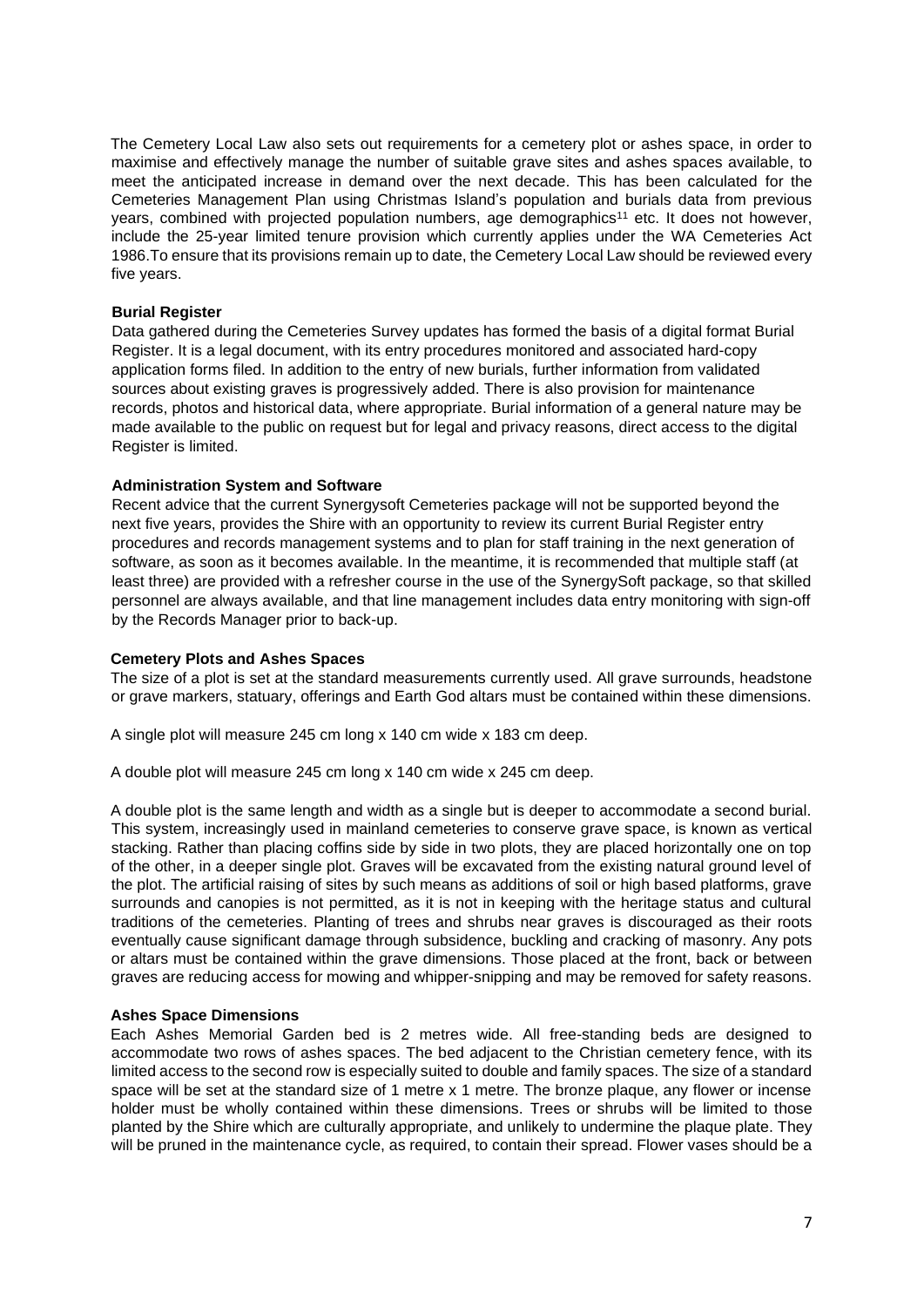maximum of 25 cm high and made of unbreakable material. The community is asked to reconsider the use of artificial flowers which are generally not biodegradable. Those who prefer fresh flowers are encouraged to place them in a container filled with damp sand rather than water, to discourage the breeding of mosquitoes. Trees and shrubs planted near graves eventually cause subsidence and significant damage to masonry. No provision is made for unattended naked flames which are a potential fire hazard.

A standard single space will measure 1 metre x 1 metre, with a 400mm x 400mm cement plinth and a choice of plaque size, from a minimum 100mm x 135mm to a maximum size of 280mm x 280mm.

A standard double space will measure 1 metre x 1 metre, with either a 400mm x 400mm or 360mm x 480mm cement plinth and a choice of bronze plaques.

Either a single square bronze plaque with a dual epitaph, to a maximum size of 280mm x 280mm or a single rectangular bronze plaque with a dual epitaph, to a maximum size of 300mm x 420mm

#### **Plot and Ashes Space Allocation Options**

For those who are eligible for interment on Christmas Island, grave plots and ashes spaces may be allocated either at the time of need for a one-off fee, or by reservation, with a renewal fee payable every twenty-five years. Both the one-off and the reservation fees include a maintenance component. All fees and charges are subject to annual review.

The one-off plot fee covers the cost of grave excavation, provision of topsoil fill, and the closing of the grave. The one-off ashes space fee includes the installation of the cement plinth and planting of an appropriate approved shrub at a suitable distance, if not already there.

The reservation fee entitles the individuals named to maintain rights of burial or ashes placement in their preferred location. It does not entitle them to ownership of the land and does not include the cost of grave excavation, provision of topsoil fill, and the closing of the grave or the installation of the cement plinth. The costs of headstones, altars, grave surrounds and bronze plaques etc are the responsibility of individual families. Within 2 months of completing the installation of these items, a close-up digital photo of the headstone or plaque in jpg format should be forwarded to the Shire for inclusion in burial and heritage cemetery records, so that they remain up to date.

At the time of making the initial reservation, the names of all individuals with burial rights to the plot or ashes space must be registered with the Shire. Rights to the plot or ashes space cannot be transferred or on-sold. If the plot or ashes space is no longer required or renewal fees are unpaid, it is relinquished to the Shire for re-allocation. The named individuals remain eligible for burial on Christmas Island, but re-allocation of the original preferred plot cannot be guaranteed in these circumstances. When fees are due, The Shire will issue a Reservation Fee Notice with a standard payment period of 90 days. If necessary, one further Reminder notice only will be issued. Responsibility for maintaining current contact details to ensure delivery of reminder notices and any other relevant correspondence will rest with those individuals who hold reservations.

Cemetery fee schedules are published annually.

#### **Eligibility for Burial on Christmas Island**

With significant pressure on the amount of suitable burial land available on the island, it has been necessary to establish a basic set of criteria to determine the eligibility of those wishing to be interred on Christmas Island. Proof of eligibility will be required.

- Those who were born on Christmas Island, their spouse and/or children. They retain eligibility whether they continue to live on the island or elsewhere.
- Those who have at some point, lived continuously on Christmas Island for a minimum of two years.
- Those who pass away unexpectedly during a visit to Christmas Island may be interred there.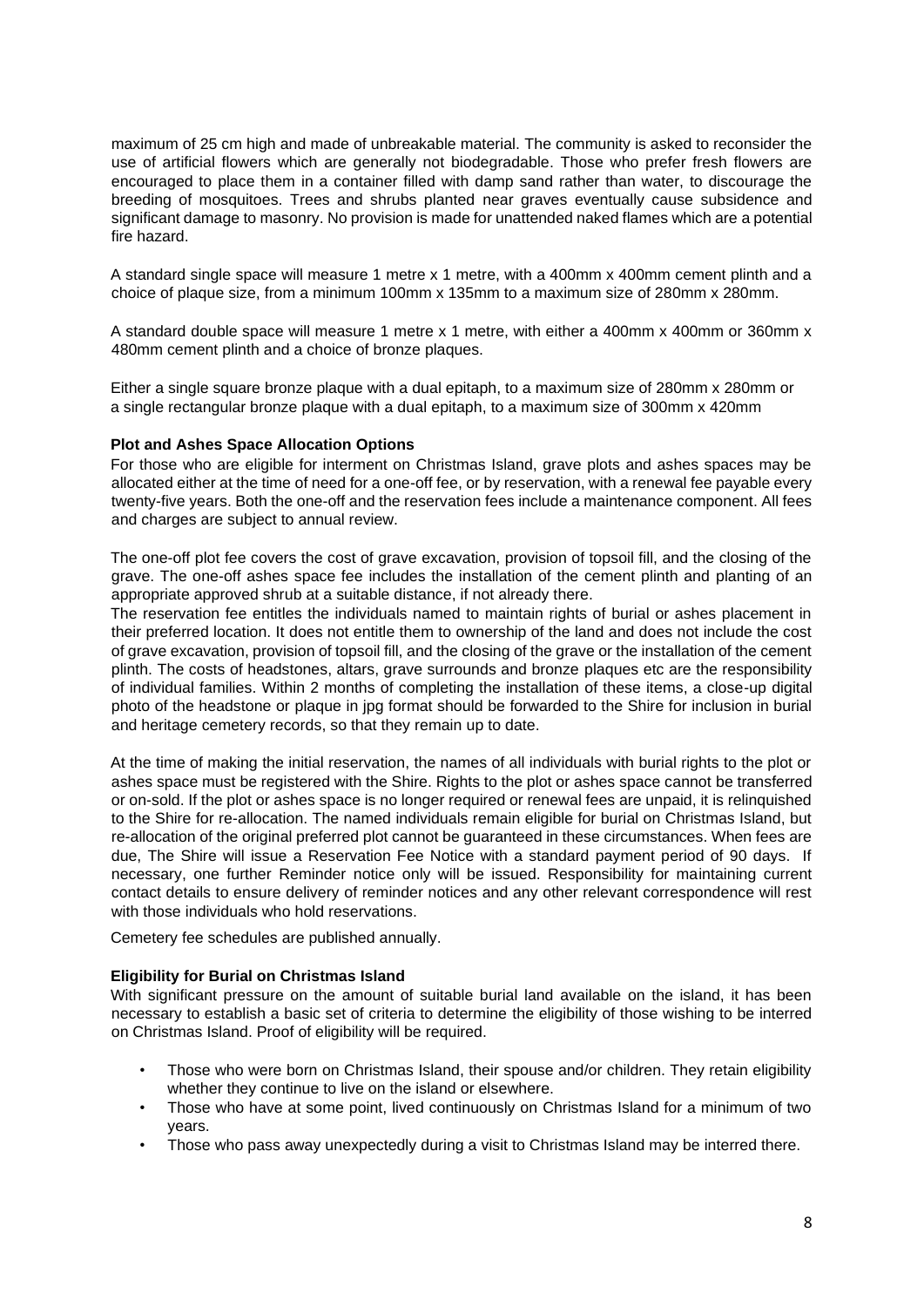#### **Headstones, Altars and Statuary**

All headstones, altars and statuary should be chosen to fit within the specified dimensions of grave plots. The maximum height for these items is 1.5 metres. To assist the community in the selection of durable stonemasonry, the Shire will make brochures available with advice on headstone materials and design features recommended for local conditions i.e those best able to withstand exposure to tropical temperatures, humidity and monsoonal rain, salt-laden air and sharp-edged dust particles. Engraved epitaphs on all headstones should be clearly legible at the time of installation and regularly maintained. They are usually highlighted according to cultural traditions, in black, gold or red.

#### **Ceremonial Burners**

On Christmas Island, the tradition of permanent ceremonial burners for the offering of spirit money and paper effigies is strongly associated with its Chinese temples rather than the cemeteries. During funeral rites and other ceremonies in the Chinese cemeteries, it is customary for portable burners of various sizes to be used, as individual graves here do not traditionally include a burner. Portable burners should be removed from the grave site once they have cooled.

**Climate Change and Cemetery Environment** – given the locations of Christmas Island's five cemeteries, they have already and will continue to be increasingly impacted by changes in the frequency, duration and nature of weather events, as well as ocean levels and wave action. In the Christian and Islamic cemeteries, and the Ashes Memorial Garden, shoreline erosion is increasingly an issue, requiring mitigation. Cyclonic conditions, high rainfall and storm activity have impacted large trees, caused grave subsidence and significantly increased masonry mould. In the Old European cemetery, the gradual slipping of the site down the hillside is reflected in widening cracks between grave surrounds and paving. It is recommended that records be kept, to inform mitigation strategies that may be required. Concerns about loss of habitat for nesting birds in the cemeteries should continue to be addressed in consultation with Parks Australia.

#### **Restorations, Cleaning, Repairs and Removals**

In heritage cemeteries, unintended damage may be done through inappropriate repairs and cleaning, using materials, such as chemical based cleaners, abrasives, glues, cement and the wrong kind of paint. To actively involve the community and visitors in awareness-raising about preserving the island's heritage cemeteries, multilingual signs will be placed in them to indicate that restorations, additions, cleaning and repairs, may only occur after seeking advice and obtaining prior written approval from the Shire. In general, at the community's request, the Shire will undertake the necessary work on their behalf, including the supply and planting of selected trees in appropriate locations. Where the request involves traditional practices usually undertaken by the community as part of cultural and religious festivals, the Shire will provide guidance and support, as necessary.

#### **Heritage Stockpile**

Deterioration, accidental damage or instances of vandalism should be reported immediately, so that the Shire can record and assess the damage and determine the appropriate course of action. No stonemasonry, headstones, statuary or other items, damaged or otherwise, should be removed or replaced without prior written permission from the Shire. Damaged items are usually documented by the Shire, then tagged and stored in an area of the cemetery known as a Heritage Stockpile.

The **Christian Cemetery** - broken items are placed on the grave concerned or in the case of multiple pieces, stacked neatly as near as possible to the grave concerned.

The **Islamic Cemetery** loose bricks are stacked in the place found, as they often mark the site of an otherwise unmarked grave. Larger masonry items may be stabilised in position but if this is not appropriate, they should be tagged and placed near the soil/gravel at the far end of the cemetery.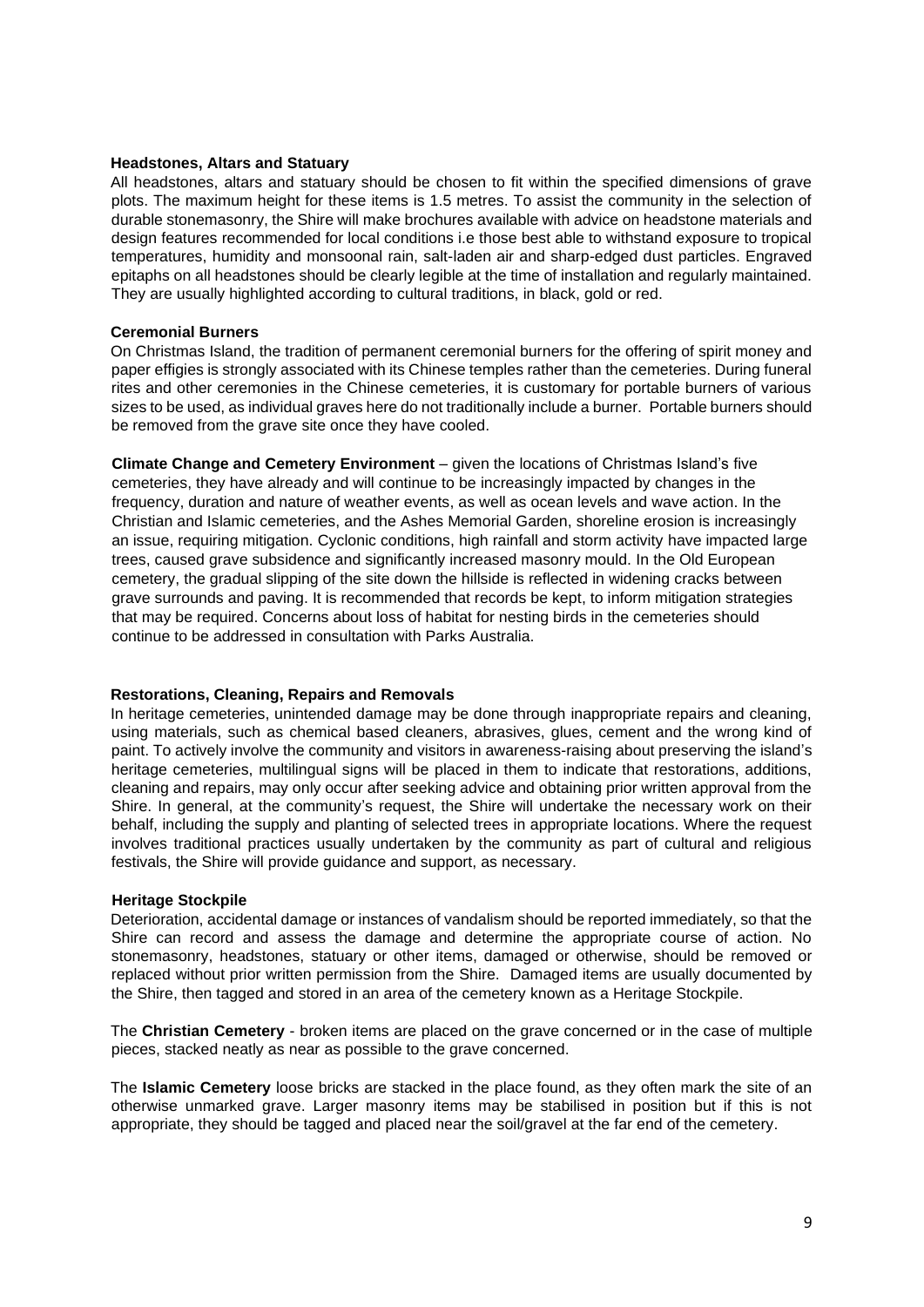The **Chinese Cemetery** stockpile and its driveway access are beside the turtleback of the Bennett Memorial in Section M.

#### **Repatriation of Remains.**

The Shire will provide information about the repatriation of remains on request. Each request will be assessed on an individual basis, according to the particular nature of the grave masonry. Older Turtlebacks for example, which may have been installed without foundations, are at greater risk of collapse during exhumation and may consequently require the services of a specialist stonemason for their monitoring during the exhumation and their subsequent restoration as required.

All associated costs and the obtaining of the necessary clearances, approvals and certifications are the responsibility of the individuals or families concerned. When remains are repatriated, a small bronze plaque, provided to the Shire at the family's expense, will be attached to the rear of the grave's headstone, which must remain in place on Christmas Island. Plaque specifications including size and information required on it will be available from the Shire.

#### **Commemorative Memorials**

An application to erect a commemorative memorial or statuary in any of the open cemeteries will be considered by the Shire on a case-by-case basis. Generally, these would be expected to acknowledge or celebrate events or individuals of considerable significance to the people of Christmas Island and meet with majority approval. Their impact on the surrounds in the nominated location would be assessed, in terms of aesthetics and design, construction requirements, space and height limits, and meeting cultural and heritage requirements. For example, to meet the traditional *tiān dì rén* (heaven, earth, mankind) hierarchy of the Waterfall Road Chinese cemetery, the height of any proposed structure and purpose of any memorial or statuary proposed, and its location.

#### **Heritage Tourism**

The commissioning of a template design for the Cemeteries' **interpretive signage** is a priority, as initiatives to raise the profile of Christmas Island's rich history and cultural heritage take effect. Community recommendations include visitor numbers in small groups; signage in Malay, Chinese and English; artwork that represents Christmas Island as a whole, alongside what is uniquely identifiable with particular groups; guidelines and accurate information for tour operators; raising awareness that taking path shortcuts in Chinese cemeteries compromises feng shui heritage values and is considered disrespectful.

# **Recommendations:**

- 1. That the Shire adopts the updated 10-year Heritage Cemeteries Management Plan 2022 -2032, its Implementation Schedule and associated heritage preservation protocols.
- 2. That the Shire begins the implementation of this updated Plan immediately.
- 3. That the Plan is reviewed every 5 years and updated every decade.
- 4. That a comprehensive implementation report for the Plan, based on its Implementation Schedule is produced annually.
- 5. That the Heritage Cemeteries Management Plan maintains its priority in the current and regularly reviewed versions of the *Christmas Island Community Strategic Plan* over the decade 2022- 2032
- 6. That the Shire uses its asset management role to ensure ongoing heritage-standard restoration, monitoring, and maintenance is addressed through tailored Conservation Management Plans.